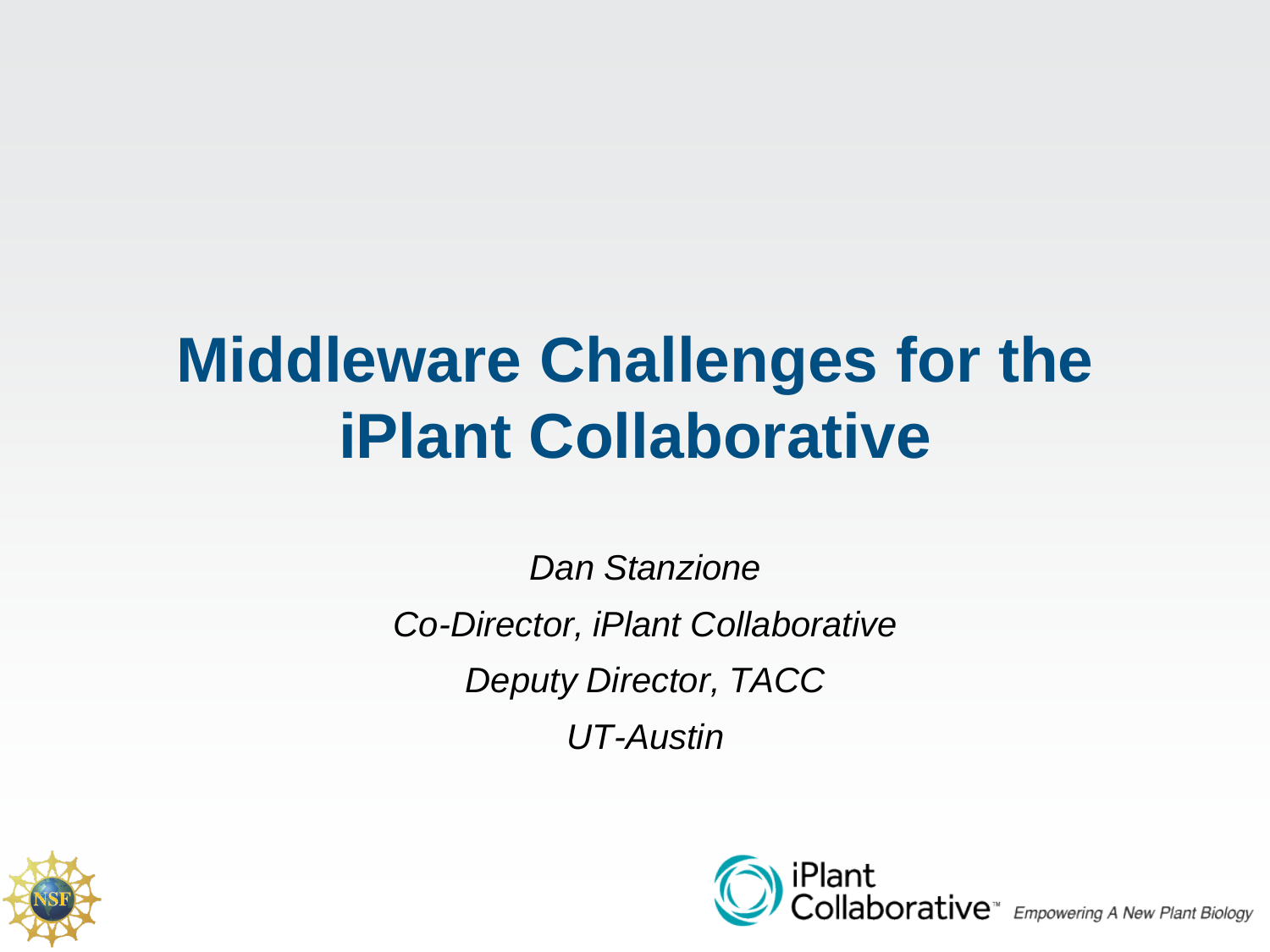#### **What is iPlant?**

- Simply put, the mission of the iPlant Collaborative is to build the CI to support the solution of the grand challenges of plant biology.
- A "unique" aspect is the grand challenges were not defined in advance, but are identified through an ongoing engagement with the community.
- Not a center, but a virtual organization forming grand challenge teams and relying on the nat'l CI.
- Long term focus on sustainable food supply, climate change, biofuels, pharma, etc.
- Now hundreds of participants from around the world... Working group members at more than 50 US academic institutions, USDA, DOE, etc.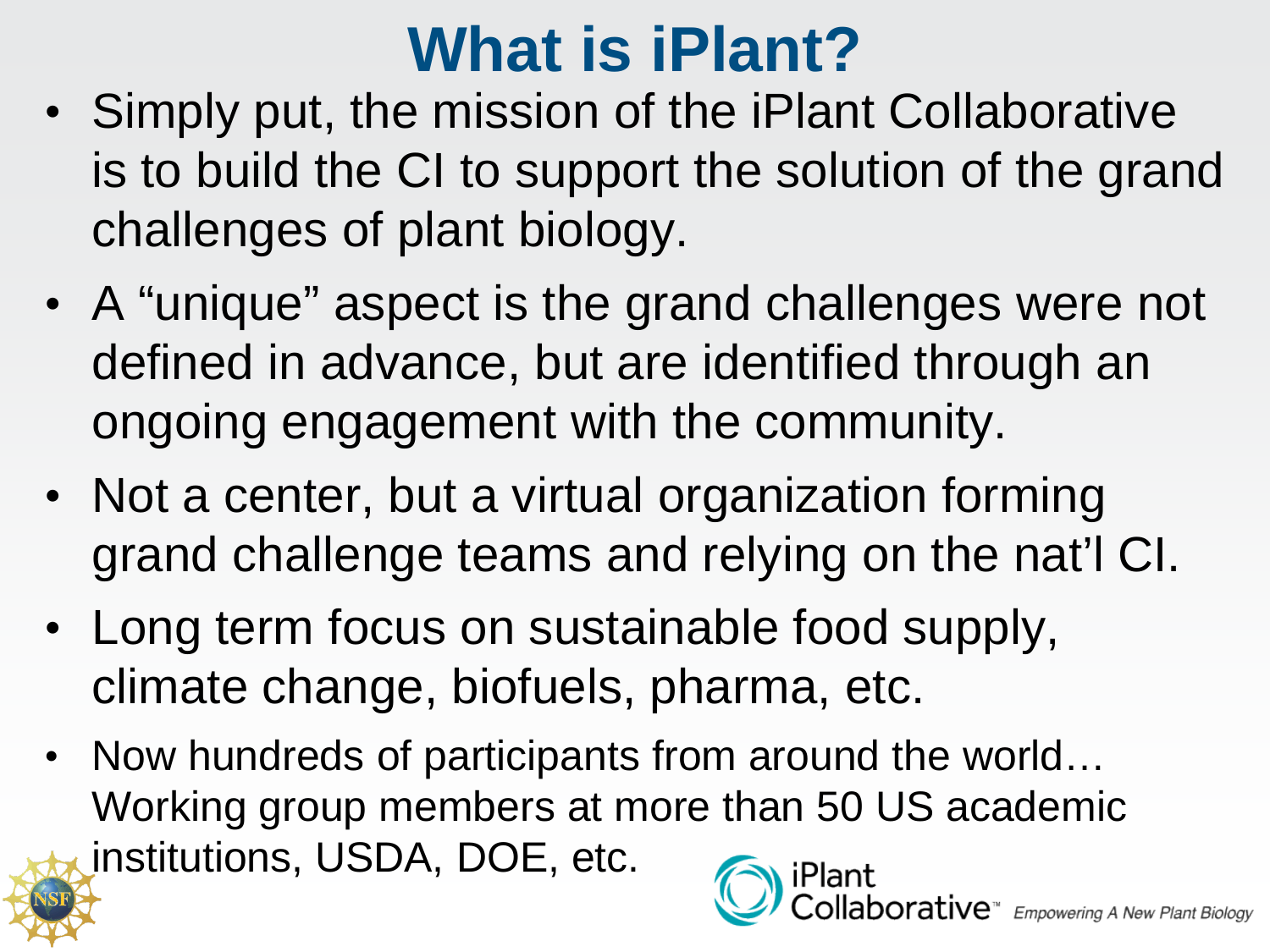# **Changing Lifestyles**

- **Activity is being engineered out of life**
- **Adults eat the equivalent of 4 ½ meals a day**
- **US Food production @ 3,800 calories /person/day**
- **Need ~2,000 calories/day at current activity level**



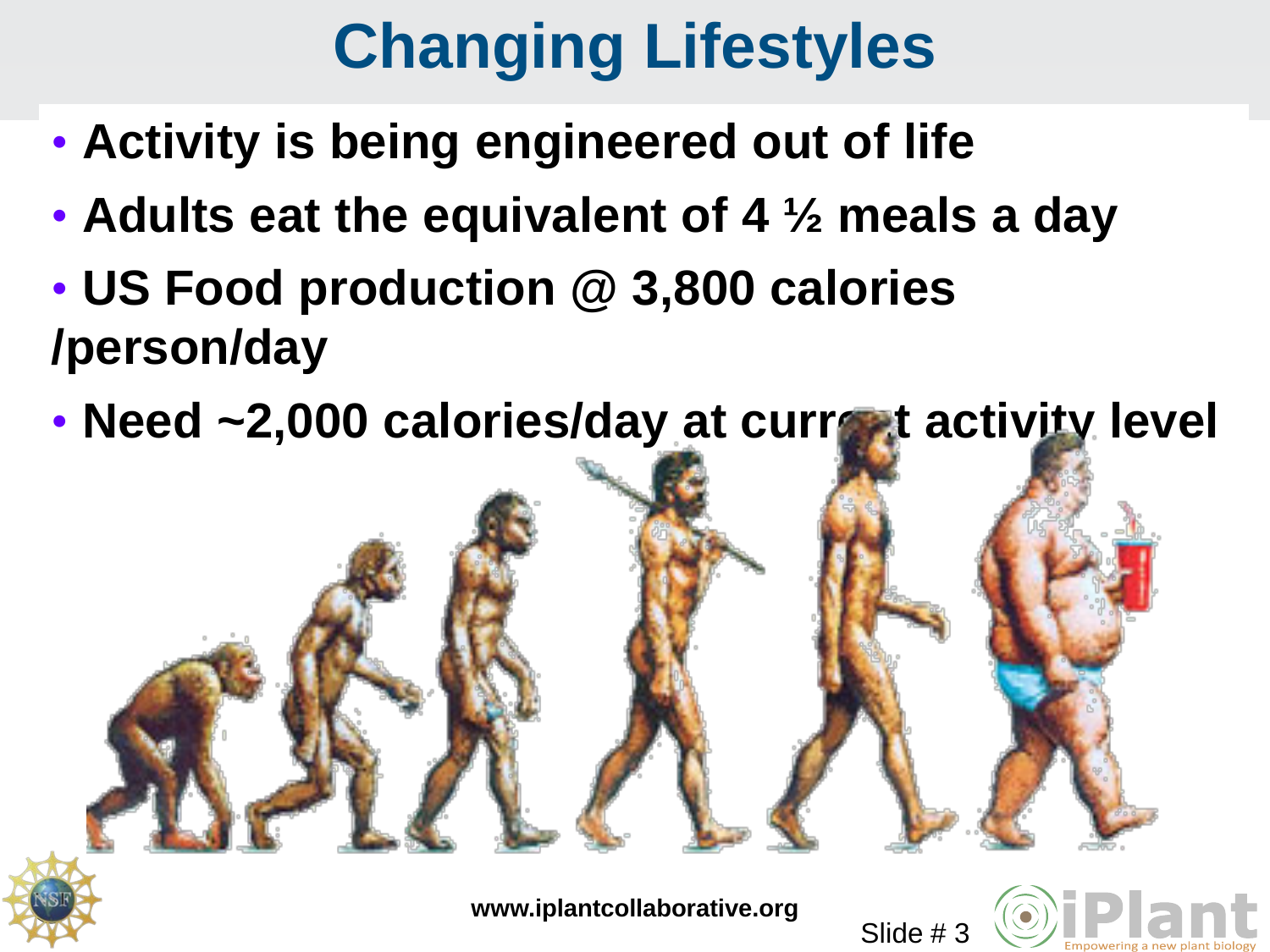#### **Cereal Consumption**

# **Rice in Asia = 0.9-1.1 lb/day/person Corn in US = ~3.3 lb/day/person\* Wheat in Europe = 0.8-1.2 lb/day/person**

**\* Includes entire food chain**





Slide # 4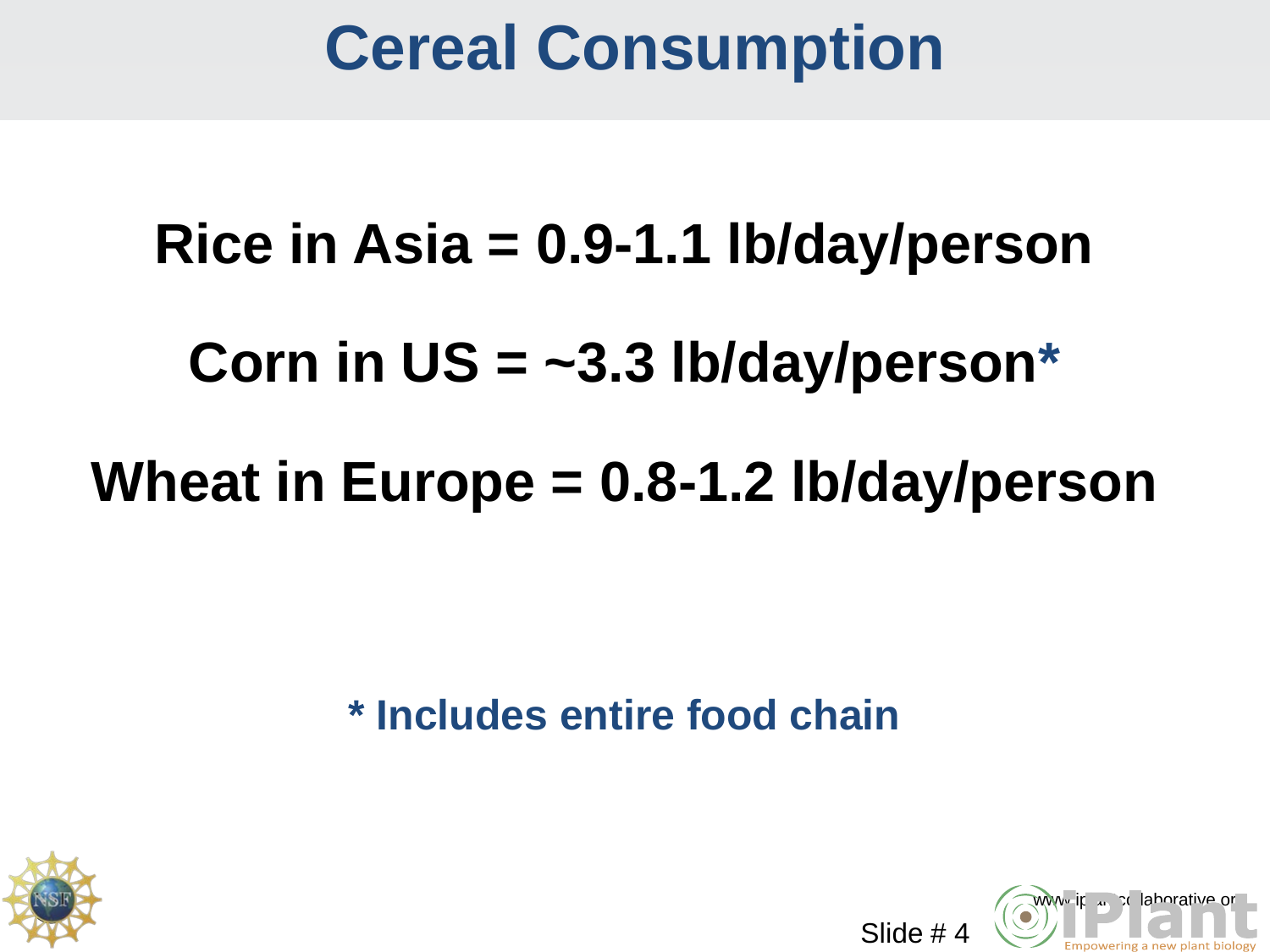#### **Wild versus Early Domesticated Corn**



#### **Domestication has alte[red Modern Crops](http://www.iplantcollaborative.org/)**

![](_page_4_Picture_3.jpeg)

![](_page_4_Picture_4.jpeg)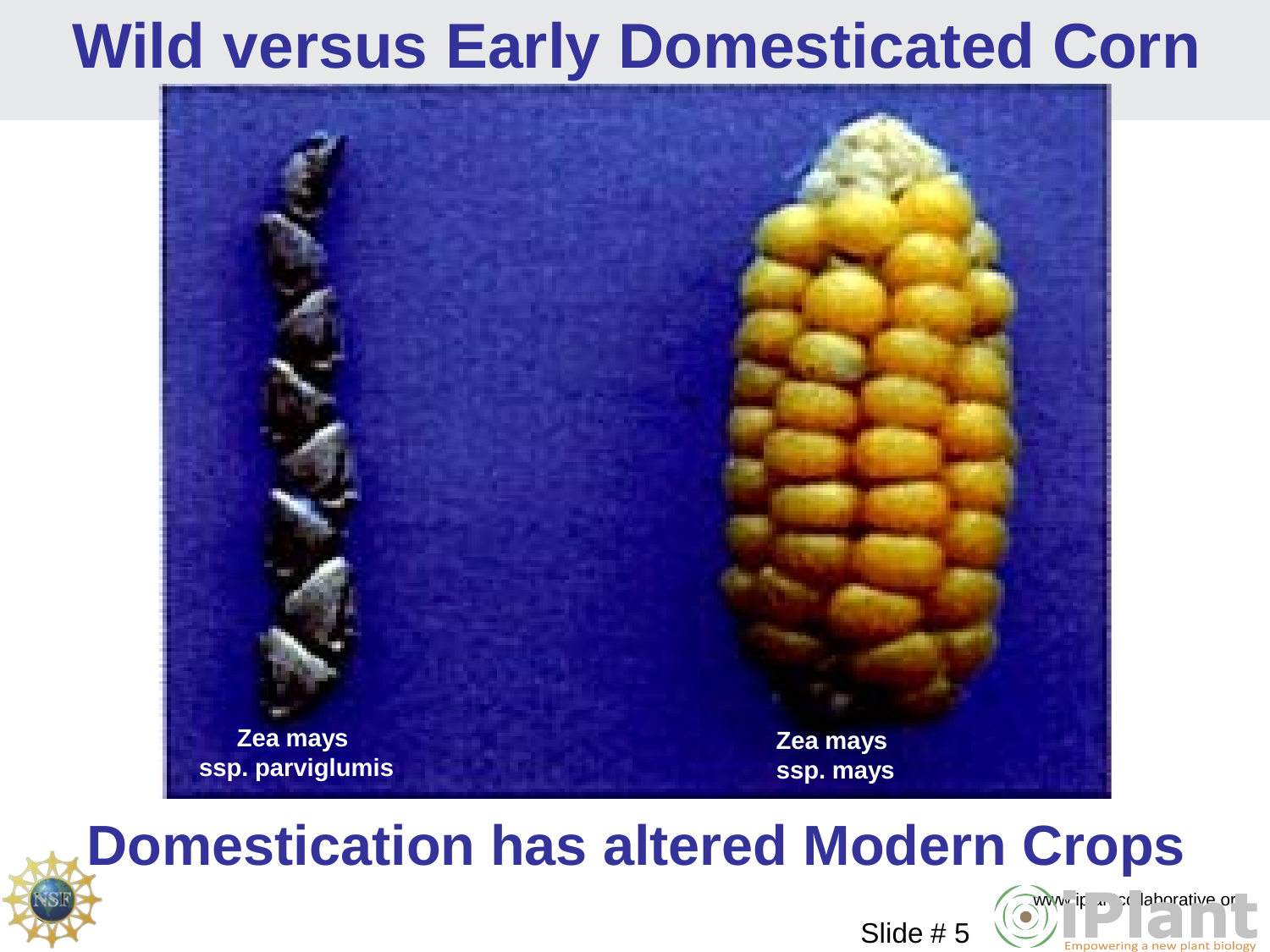#### **Domestication Decreases Genetic Diversity**

![](_page_5_Figure_1.jpeg)

**Tanksley and McCouch**

**Science 1997 August 22; 277: 1063-1066**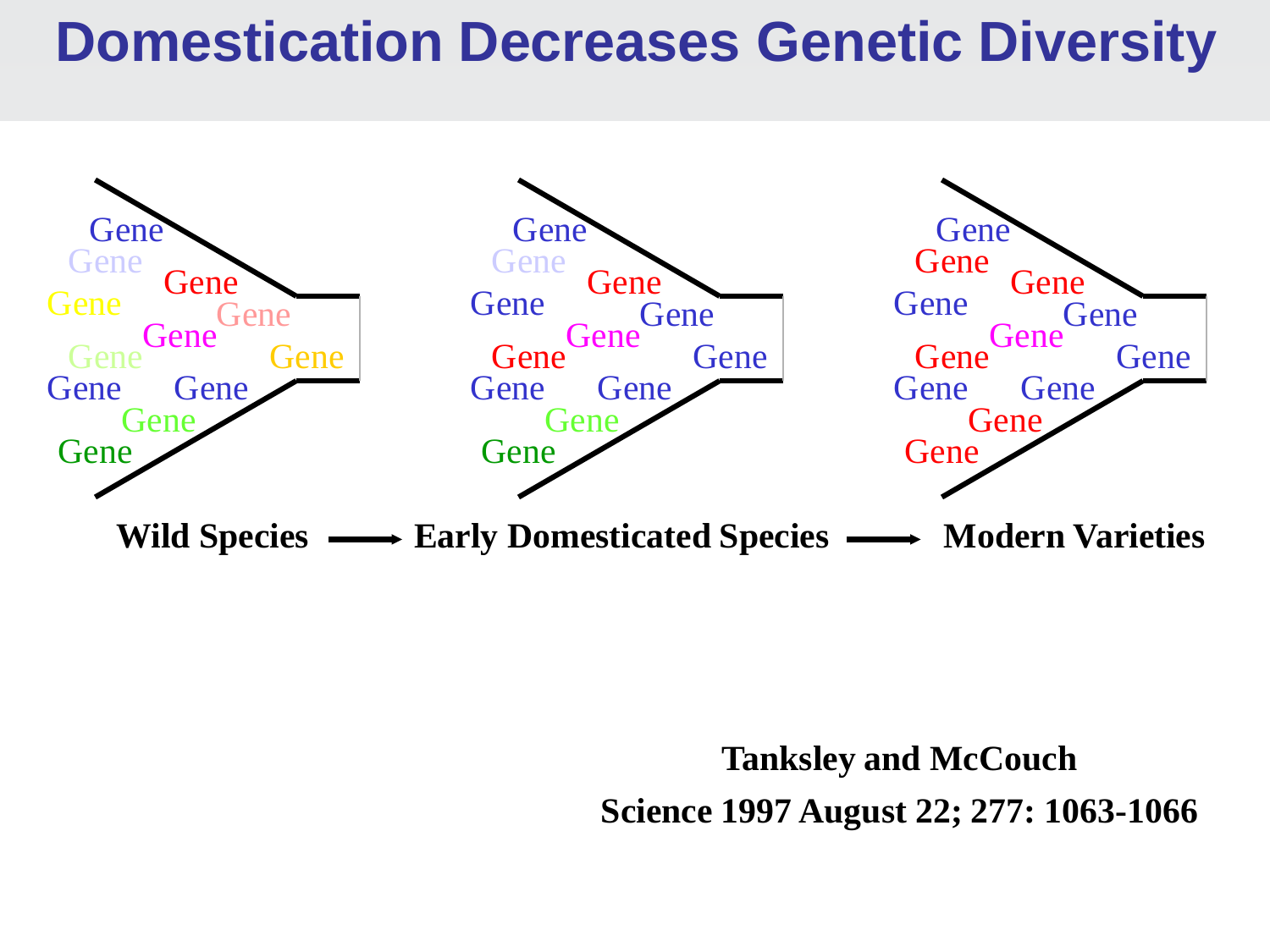#### **What is the iPlant CI?**

• Two grand challenges defined:

– iPlant Tree of Life (IPTOL):

Build a single tree showing the evolutionary relationships of all green plant species on Earth

– iPlant Genotype-to-Phenotype (IPG2P)

Construct a methodology whereby an investigator, given the genomic and environmental information about a given individual plant, can predict it's characteristics.

– Taken together, these challenges are the key to unlocking many "holy grails" of plant biology, such as the creation of drought resistant or pest resistant crops, or breaking reliance on fossil fuel [based fertilizer](http://www.iplantcollaborative.org/)

![](_page_6_Picture_7.jpeg)

 $\mathsf{porative}^*$  Empowering A New Plant Biology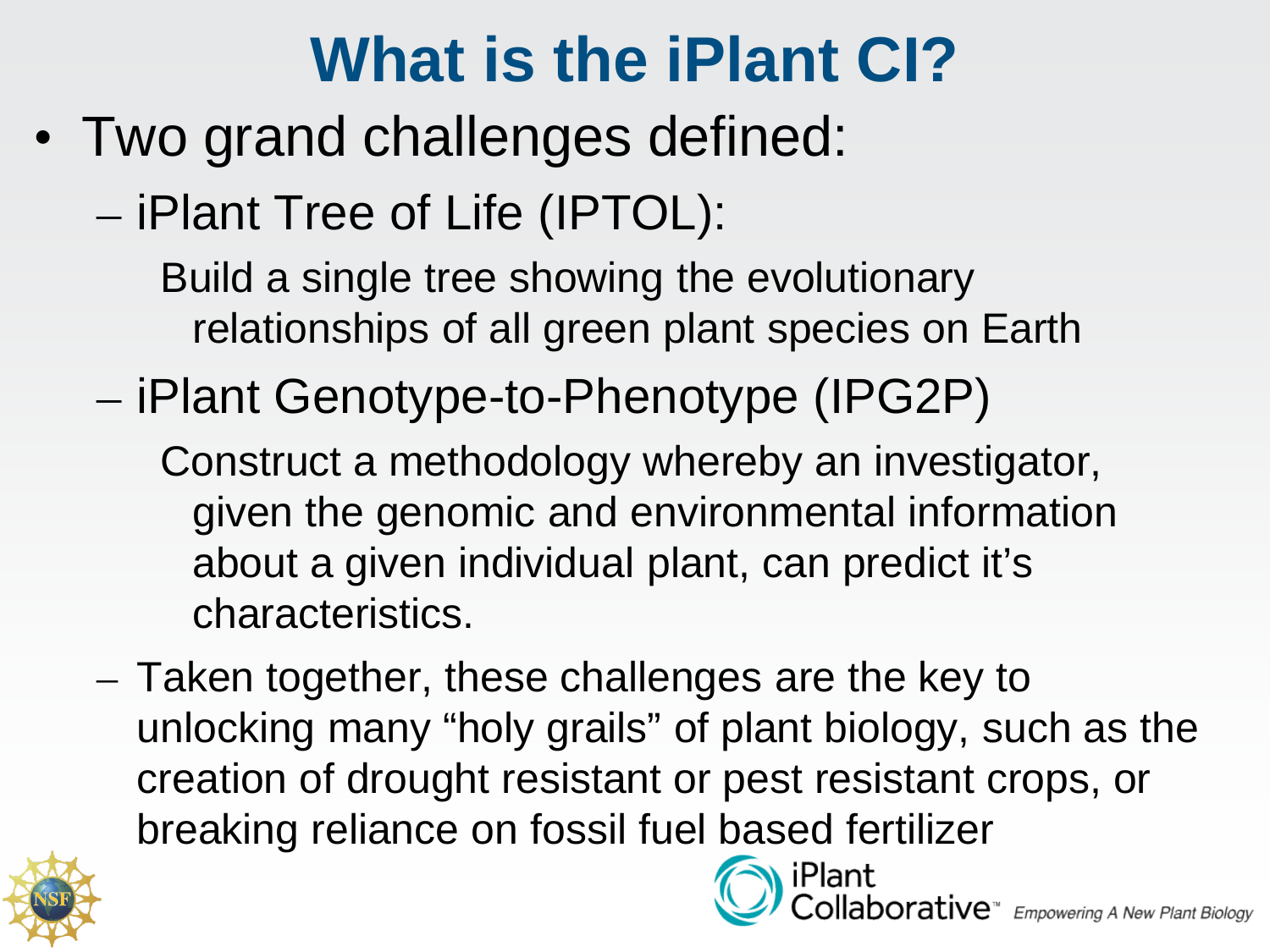#### **What is the iPlant CI?**

#### • IPTOL CI:

- Five areas: Data assembly and integration, visualization, scalable algorithms for large trees, trait evolution, tree reconciliation
- IPG2P CI:
	- Five areas: Data Integration, Visualiztion, Modeling, Statistical Inference, Next Gen Sequencing Tools
- In both, a combination of applying compute resources, developing or enhancing new tools, and creating web-based "discovery environments" to integrate tools and facilitate collaboration.

![](_page_7_Picture_6.jpeg)

![](_page_7_Picture_7.jpeg)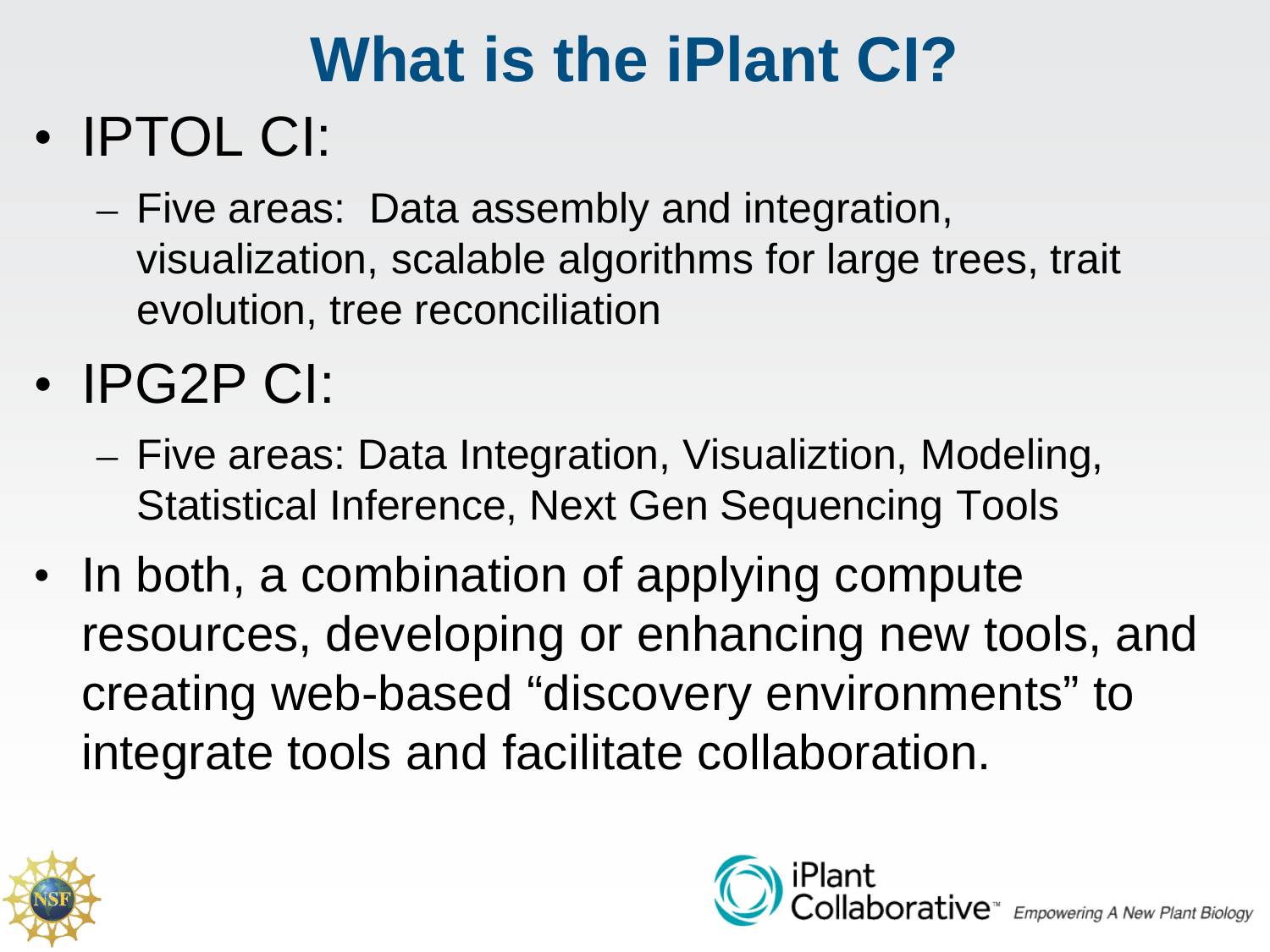## **What is your single most important cyberinfrastructure challenge/wish?**

- Without a doubt, **Data Integration**.
	- Hundreds (at least) disparate data sources
	- Nothing resembling common ontologies Not even broad agreement on species names
	- Nothing resembling interoperable data formats
	- No notions of data quality

This last is perhaps more important in life sciences than any other field I've encountered. Annotations could have been done by anyone

![](_page_8_Picture_7.jpeg)

![](_page_8_Picture_8.jpeg)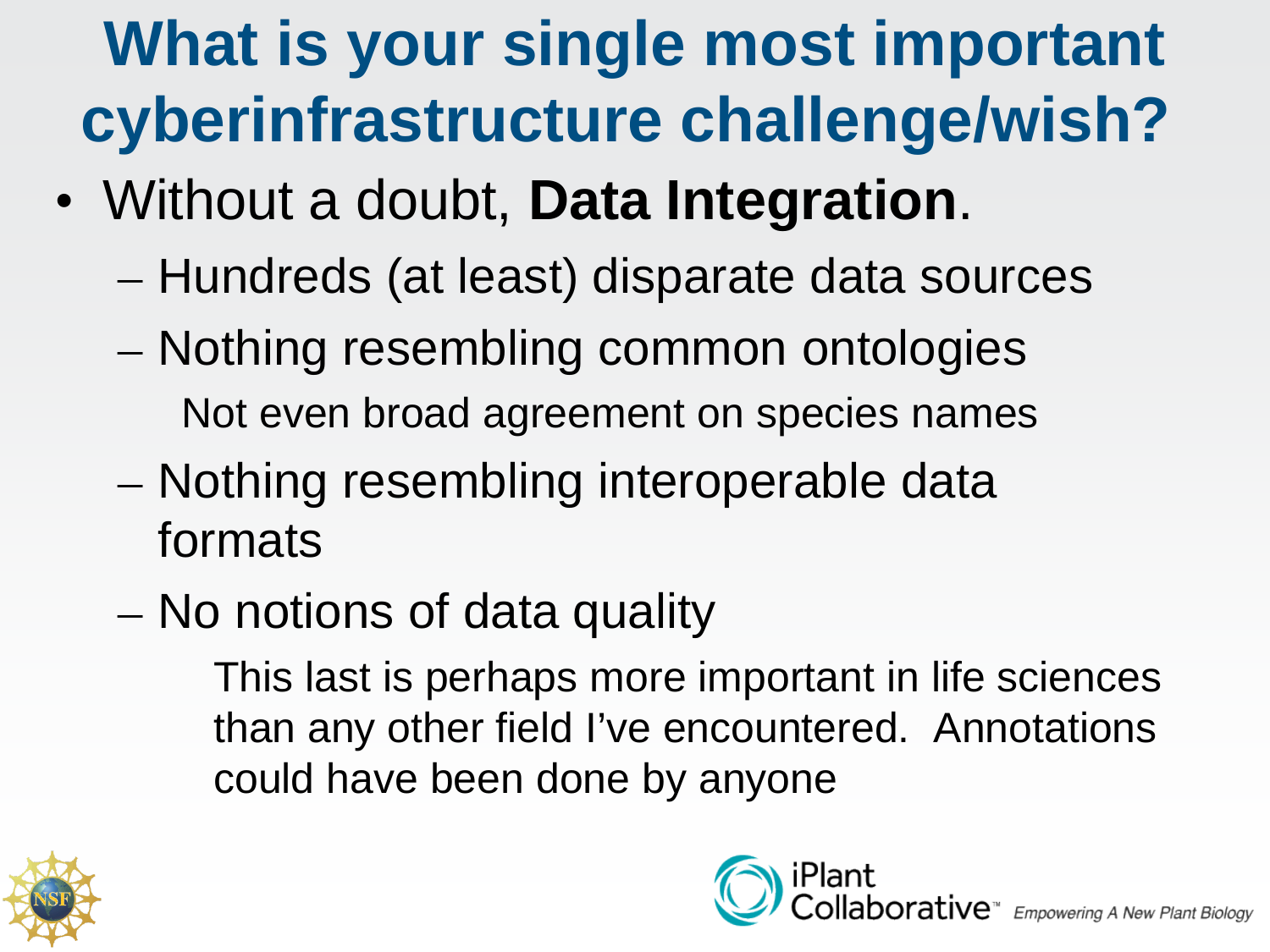### **Plant Science CI Needs**

My personal observations about the plant biology community:

- Data is more important than in other "traditional" CI fields I have dealt with. Truly a "data driven" science.
	- No choice, because there are virtually no models!
	- Simulation is almost a non-issue at this point.
- Corrolary: Communication is harder than in physical sciences, as there is no common mathematical foundation, only a rapidly evolving vocabulary.
	- E.g. "Transposon" (defined in last 3 years).
- *A successful plant science CI will look very different from the type of CI that has had so much impact in other disciplines (e.g. computational chemistry, particle physics).*

![](_page_9_Picture_8.jpeg)

![](_page_9_Picture_9.jpeg)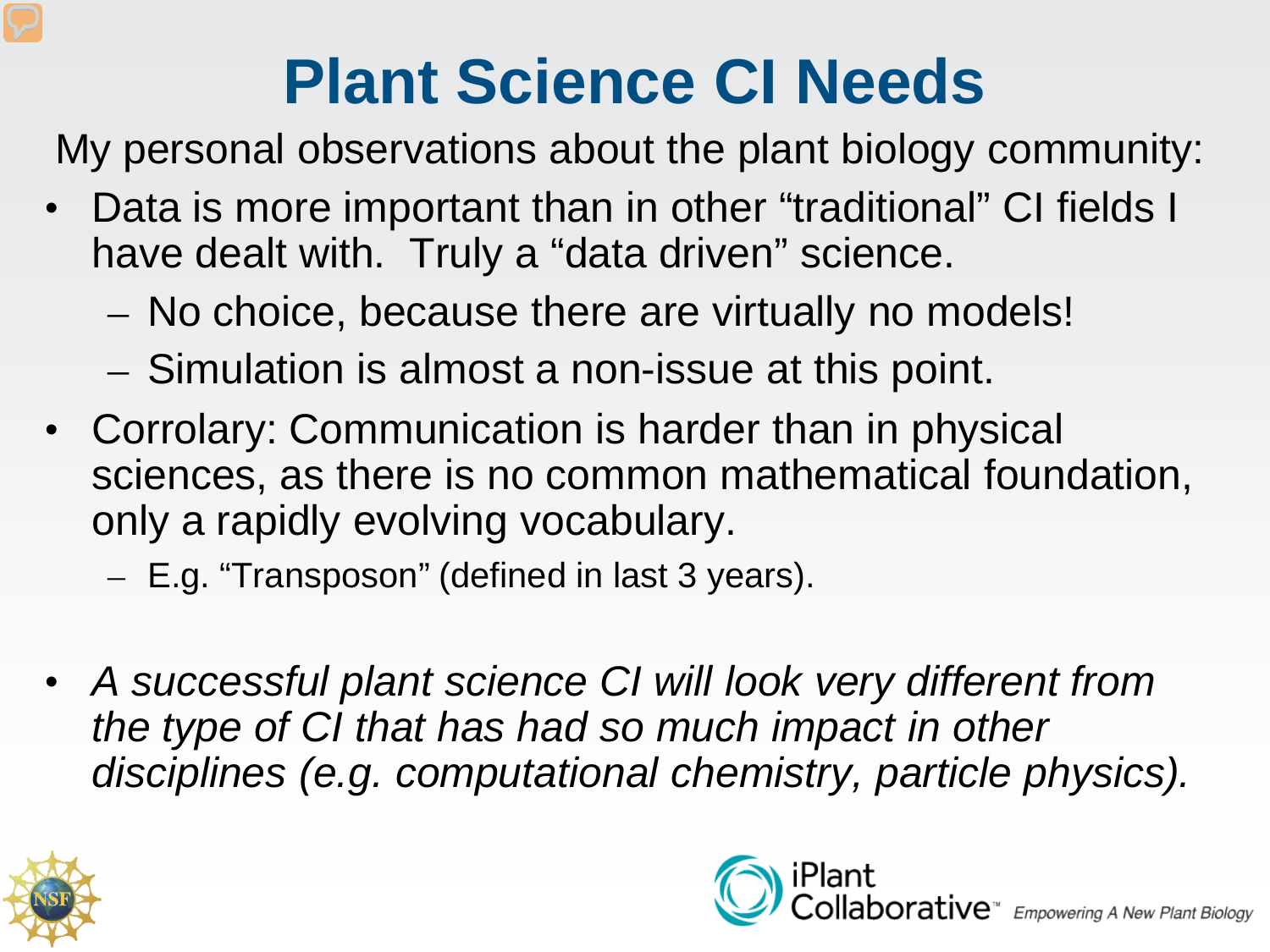## **How do you commission and deploy new CI tools?**

- Limited experience in this project with commissioning so far, but here is the \*plan\*:
	- For in-house tools, rigorous testing incorporated into development from square one; we have full time testers who run them through system test before deployment.
	- $-$  For 3<sup>rd</sup> party tools:
		- Limited testing for system stability before acceptance
		- Initial release by users makes them available but in "untested" category.
		- More rigorous testing before receiving "blessed" status, including evaluation of accuracy, and community feedback
		- Multiple recommendations to rank tools via a community rating system; we will likely do this.

![](_page_10_Picture_8.jpeg)

![](_page_10_Picture_9.jpeg)